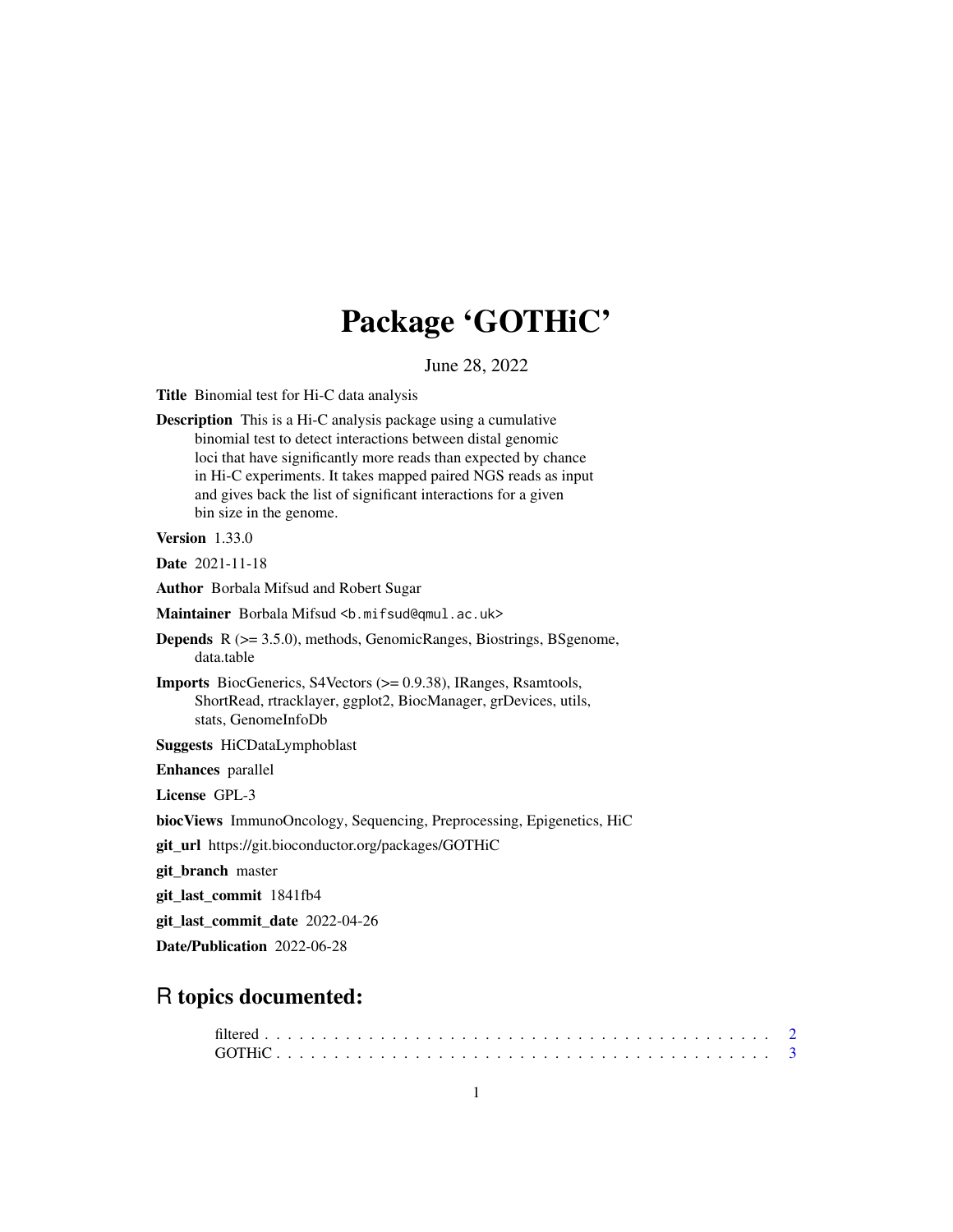#### <span id="page-1-0"></span>2 filtered and the contract of the contract of the contract of the contract of the contract of the contract of the contract of the contract of the contract of the contract of the contract of the contract of the contract of

| Index |  |  |
|-------|--|--|
|       |  |  |
|       |  |  |
|       |  |  |
|       |  |  |

| filtered | A GenomicRangesList object used as an example in the GOTHiC pack- |
|----------|-------------------------------------------------------------------|
|          | age                                                               |

#### Description

filtered is a GenomicRangesList example object used as an example for the binomialHiC package. This GenomicRangesList contains reads from a human lymphoblastoid cell line HiC experiment (Lieberman-Aiden et al. 2009) for chr20, that were mapped to the genome, paired and PCR duplicate-filtered.

#### Usage

data(lymphoid\_chr20\_paired\_filtered)

#### Format

The format is: GenomicRangesList with 2 slots: \$paired\_reads\_1 contains the coordinates for one end of the paired reads \$paired\_reads\_2 contains the coordinates for the other end of the paired reads

#### Author(s)

Borbala Gerle and Robert Sugar

#### See Also

mapReadsToRestrictionSites

#### Examples

data(lymphoid\_chr20\_paired\_filtered)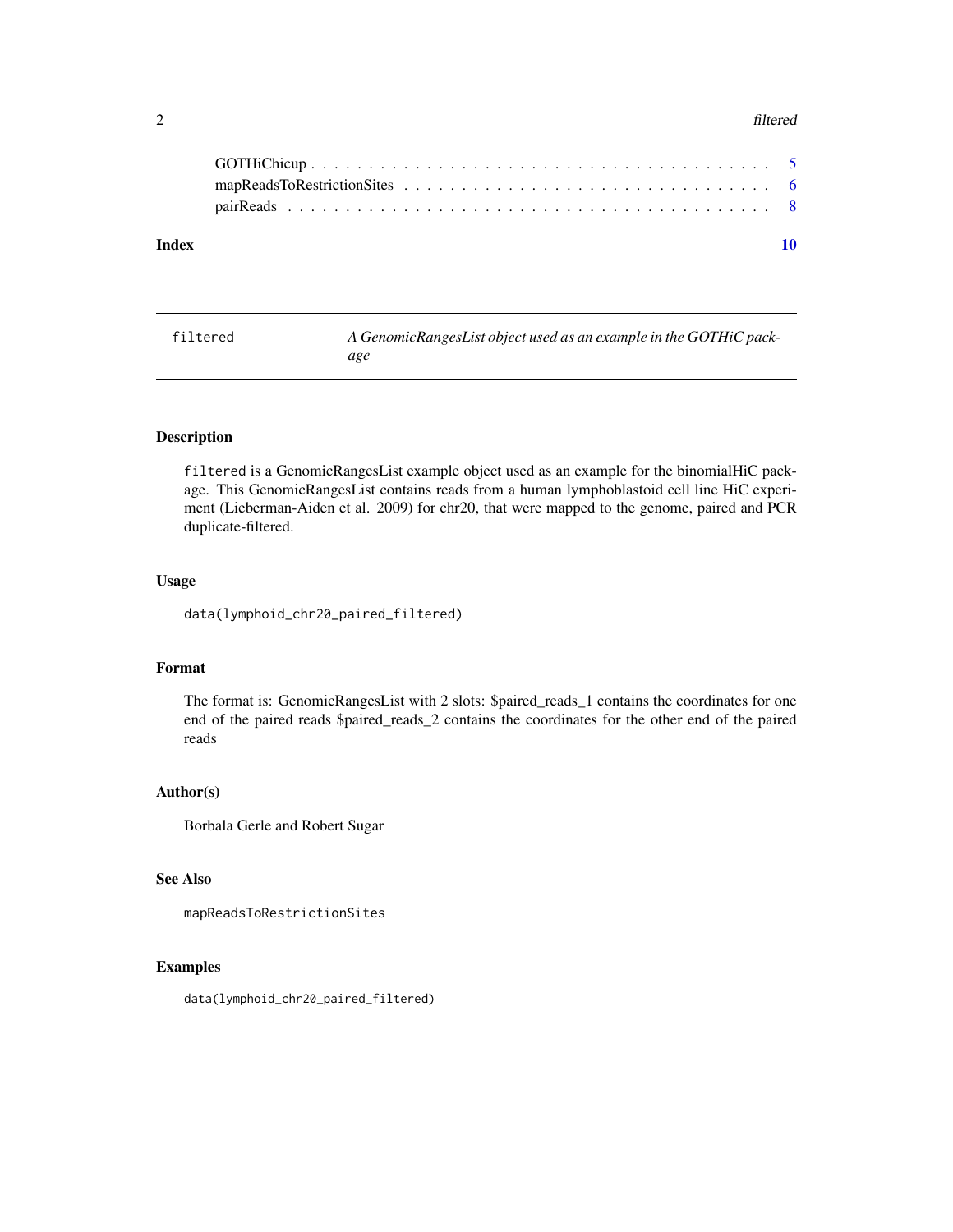<span id="page-2-0"></span>

#### Description

GOTHiC performs a cumulative binomial test to detect interactions between distal genomic loci that have significantly more reads than expected by chance in Hi-C experiments. It takes mapped paired NGS reads as input and gives back the list of significant interactions for a given bin size in the genome.

#### Usage

```
GOTHiC(fileName1, fileName2, sampleName, res,
BSgenomeName='BSgenome.Hsapiens.UCSC.hg19',
genome=BSgenome.Hsapiens.UCSC.hg19, restrictionSite='A^AGCTT',
enzyme='HindIII',cistrans='all',filterdist=10000,
DUPLICATETHRESHOLD=1, fileType='BAM', parallel=FALSE, cores=NULL)
```
#### Arguments

| fileName1           | File containing the mapped reads of the first fragment ends (BAM or Bowtie<br>format)                                                                                                                                                                                                                       |
|---------------------|-------------------------------------------------------------------------------------------------------------------------------------------------------------------------------------------------------------------------------------------------------------------------------------------------------------|
| fileName2           | File containing the mapped reads of the second fragment ends (BAM or Bowtie<br>format)                                                                                                                                                                                                                      |
| sampleName          | A character string that will be used to name the exported BedGraph file contain-<br>ing the coverage, R object files with paired and mapped reads, and the final data<br>frame with the results from the binomial test. They will be saved in the current<br>directory.                                     |
| res                 | An integer that gives the required bin size or resolution of the contact map e.g.<br>1000000.                                                                                                                                                                                                               |
| <b>BSgenomeName</b> | A character string of the BSgenome package required to make the restriction<br>fragment file containing information for both the organism the experiment was<br>made in, and the genome version the reads were mapped to. The default is the<br>current human genome build 'BSgenome. Hsapiens. UCSC.hg19'. |
| genome              | The BSgenome package required to make the restriction fragment file containing<br>information for both the organism the experiment was made in, and the genome<br>version the reads were mapped to. The default is the current human genome<br>build BSgenome.Hsapiens.UCSC.hg19.                           |
| restrictionSite     |                                                                                                                                                                                                                                                                                                             |
|                     | A character string that specifies the enzymes recognition site, $\land$ indicating where<br>the enzyme actually cuts. The default is the HindIII restriction site: 'A^AGCTT'.                                                                                                                               |
| enzyme              | A character string containing the name of the enzyme used during the Hi-C<br>experiment (i.e. "HindIII", "NcoI"). The default is "HindIII".                                                                                                                                                                 |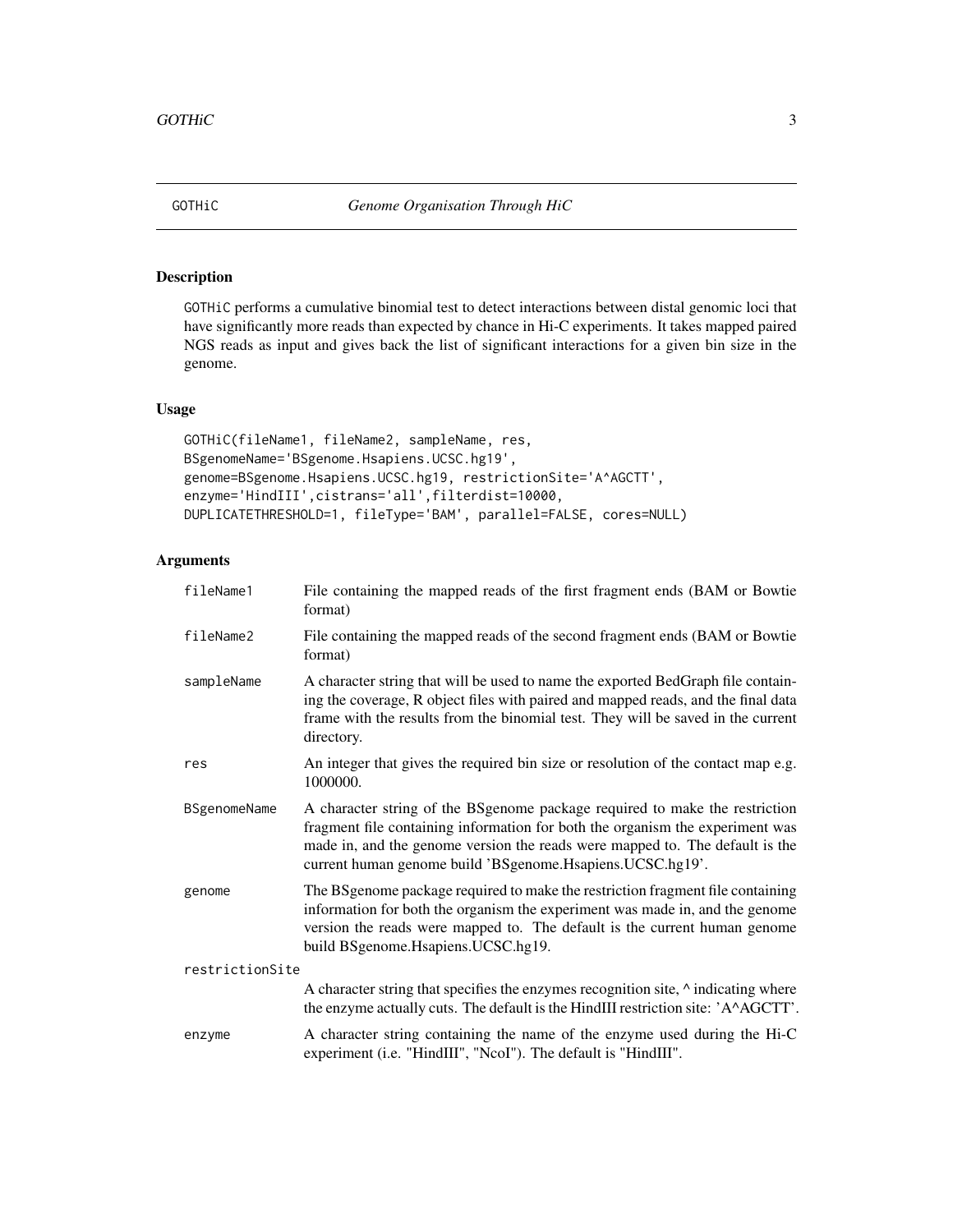| cistrans           | A character string with three possibilities. "all" runs the binomial test on all<br>interactions, "cis" runs the binomial test only on intrachromosomal/cis interac-<br>tions, "trans" runs the binomial test only on interchromosomal/trans interactions. |
|--------------------|------------------------------------------------------------------------------------------------------------------------------------------------------------------------------------------------------------------------------------------------------------|
| filterdist         | An integer specifying the distance between the midpoint of fragments under<br>which interactions are filtered out in order to filter for those read-pairs where<br>the digestion was incomplete. The default is 10000.                                     |
| DUPLICATETHRESHOLD |                                                                                                                                                                                                                                                            |
|                    | An integer specifying the maximum amount of duplicated paired-end reads al-<br>lowed, over that value it is expected to be PCR bias. The default is 1.                                                                                                     |
| fileType           | A character string specifying the format of the aligned reads. The default is<br>'BAM'. Other accepted format is 'Bowtie'.                                                                                                                                 |
| parallel           | Logical argument. If TRUE the mapping and the binomial test will be performed<br>faster using multiple cores. The default is FALSE.                                                                                                                        |
| cores              | An integer specifying the number of cores used in the parallel processing if<br>parellel=TRUE. The default is NULL.                                                                                                                                        |
|                    |                                                                                                                                                                                                                                                            |

#### Value

A data.frame containing elements

| chr1 / chr2                 | $chromosome(s) containing interacting regions 1 and 2$                                        |  |  |  |  |  |
|-----------------------------|-----------------------------------------------------------------------------------------------|--|--|--|--|--|
| locus1 / locus2             |                                                                                               |  |  |  |  |  |
|                             | start positions of the interacting regions 1 and 2 in the corresponding chromo-<br>some $(s)$ |  |  |  |  |  |
| relCoverage1 / relCoverage2 |                                                                                               |  |  |  |  |  |
|                             | relative coverage corresponding to regions 1 and 2                                            |  |  |  |  |  |
| probability                 | expected frequency                                                                            |  |  |  |  |  |
| expected                    | expected number of reads                                                                      |  |  |  |  |  |
| readCount                   | observed reads number                                                                         |  |  |  |  |  |
| pvalue                      | binomial p-value                                                                              |  |  |  |  |  |
| qvalue                      | binomial p-value corrected for multi-testing with Benjamini-Hochberg                          |  |  |  |  |  |
| logObservedOverExpected     |                                                                                               |  |  |  |  |  |
|                             | observed/expected read numbers log ratio                                                      |  |  |  |  |  |

#### Author(s)

Borbala Mifsud and Robert Sugar

#### See Also

binom.test, pairReads, mapReadsToRestrictionSites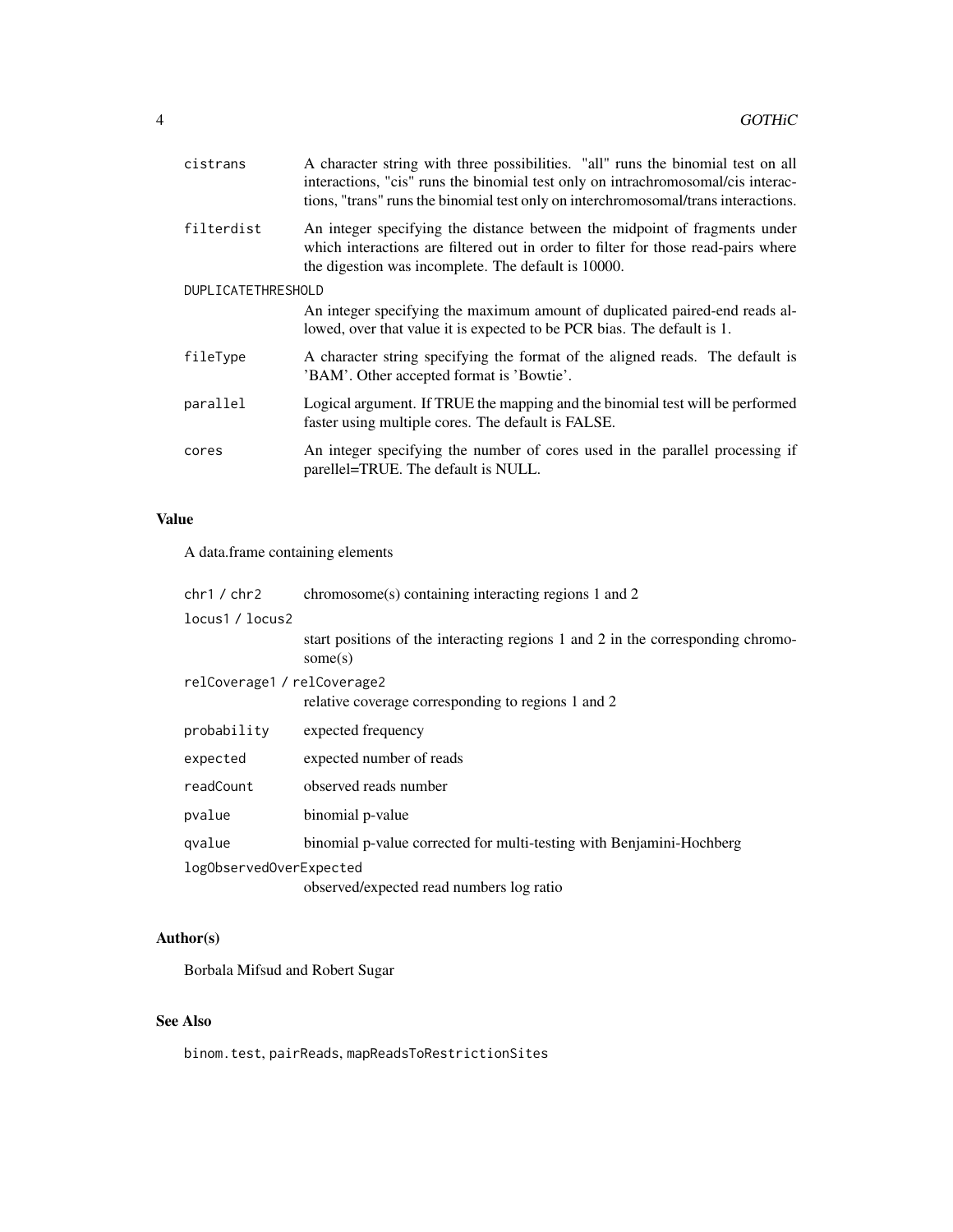#### <span id="page-4-0"></span>GOTHiChicup 5

#### Examples

```
library(GOTHiC)
dirPath <- system.file("extdata", package="HiCDataLymphoblast")
fileName1 <- list.files(dirPath, full.names=TRUE)[1]
fileName2 <- list.files(dirPath, full.names=TRUE)[2]
binom=GOTHiC(fileName1, fileName2, sampleName='lymphoid_chr20', res=1000000,
BSgenomeName='BSgenome.Hsapiens.UCSC.hg18', genome=BSgenome.Hsapiens.UCSC.hg18,
restrictionSite='A^AGCTT', enzyme='HindIII',cistrans='all', filterdist=10000,
DUPLICATETHRESHOLD=1, fileType='Table', parallel=FALSE, cores=NULL)
```
GOTHiChicup *Genome Organisation Through HiC from HiCUP output*

#### Description

GOTHiChicup performs a cumulative binomial test to detect interactions between distal genomic loci that have significantly more reads than expected by chance in Hi-C experiments. It takes mapped and filtered paired NGS reads from HiCUP as input and gives back the list of significant interactions for a given bin size in the genome.

#### Usage

GOTHiChicup(fileName, sampleName, res, restrictionFile, cistrans='all', parallel=FALSE, cores=NULL)

#### Arguments

| fileName        | A character string with the name of the file containing the mapped, filtered reads<br>from HiCUP, after the default HiCUP output is converted to a table containing<br>only the first 4 columns (read ID, flag, chromosome and start positions). Can be<br>gzipped. (Tab separated text format) |  |  |  |  |  |
|-----------------|-------------------------------------------------------------------------------------------------------------------------------------------------------------------------------------------------------------------------------------------------------------------------------------------------|--|--|--|--|--|
| sampleName      | A character string that will be used to name the quality control plot. It will be<br>saved in the current directory.                                                                                                                                                                            |  |  |  |  |  |
| res             | An integer that gives the required bin size or resolution of the contact map e.g.<br>1000000, for fragment level use 1.                                                                                                                                                                         |  |  |  |  |  |
| restrictionFile |                                                                                                                                                                                                                                                                                                 |  |  |  |  |  |
|                 | A character string with the name of the digest file from HiCUP. It is used to map<br>reads to restriction fragments. (txt file name)                                                                                                                                                            |  |  |  |  |  |
| cistrans        | A character string with three possibilities. "all" runs the binomial test on all<br>interactions, "cis" runs the binomial test only on intrachromosomal/cis interac-<br>tions, "trans" runs the binomial test only on interchromosomal/trans interactions.                                      |  |  |  |  |  |
| parallel        | Logical argument. If TRUE the mapping and the binomial test will be performed<br>faster using multiple cores. The default is FALSE.                                                                                                                                                             |  |  |  |  |  |
| cores           | An integer specifying the number of cores used in the parallel processing if<br>parellel=TRUE. The default is NULL.                                                                                                                                                                             |  |  |  |  |  |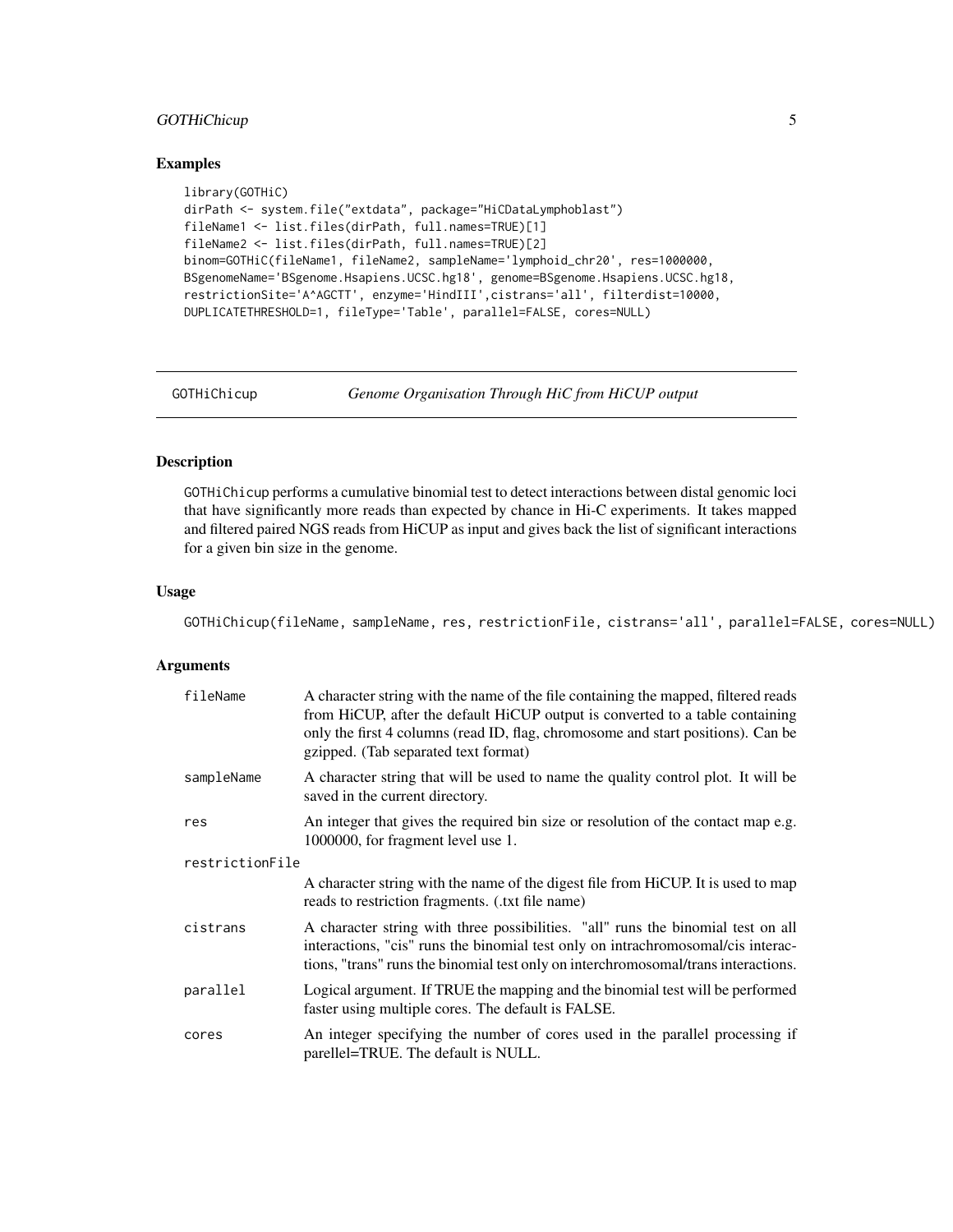#### <span id="page-5-0"></span>Value

A data.frame containing elements

| chr1 / chr2             | chromosome(s) containing interacting regions 1 and 2                                          |  |  |  |  |  |  |
|-------------------------|-----------------------------------------------------------------------------------------------|--|--|--|--|--|--|
| locus1 / locus2         |                                                                                               |  |  |  |  |  |  |
|                         | start positions of the interacting regions 1 and 2 in the corresponding chromo-<br>some $(s)$ |  |  |  |  |  |  |
|                         | relCoverage1 / relCoverage2                                                                   |  |  |  |  |  |  |
|                         | relative coverage corresponding to regions 1 and 2                                            |  |  |  |  |  |  |
| probability             | expected frequency                                                                            |  |  |  |  |  |  |
| expected                | expected number of reads                                                                      |  |  |  |  |  |  |
| readCount               | observed reads number                                                                         |  |  |  |  |  |  |
| pvalue                  | binomial p-value                                                                              |  |  |  |  |  |  |
| gvalue                  | binomial p-value corrected for multi-testing with Benjamini-Hochberg                          |  |  |  |  |  |  |
| logObservedOverExpected |                                                                                               |  |  |  |  |  |  |
|                         | observed/expected read numbers log ratio                                                      |  |  |  |  |  |  |

#### Author(s)

Borbala Mifsud and Robert Sugar

#### See Also

binom.test

#### Examples

```
library(GOTHiC)
dirPath <- system.file("extdata", package="HiCDataLymphoblast")
fileName <- list.files(dirPath, full.names=TRUE)[4]
restrictionFile <- list.files(dirPath, full.names=TRUE)[3]
binom=GOTHiChicup(fileName, sampleName='lymphoid_chr20', res=1000000,
restrictionFile, cistrans='all', parallel=FALSE, cores=NULL)
```
mapReadsToRestrictionSites

*Function to map aligned and paired reads to the restriction fragments*

#### Description

This function takes mapped paired NGS reads in the format of a GenomicRangesList object where the two end of the reads are in the GenomicRanges paired\_reads\_1 and paired\_reads\_2. It prepares the digestion file from the genome supplied to it with the given restriction enzyme and specificity and maps the reads to the fragments.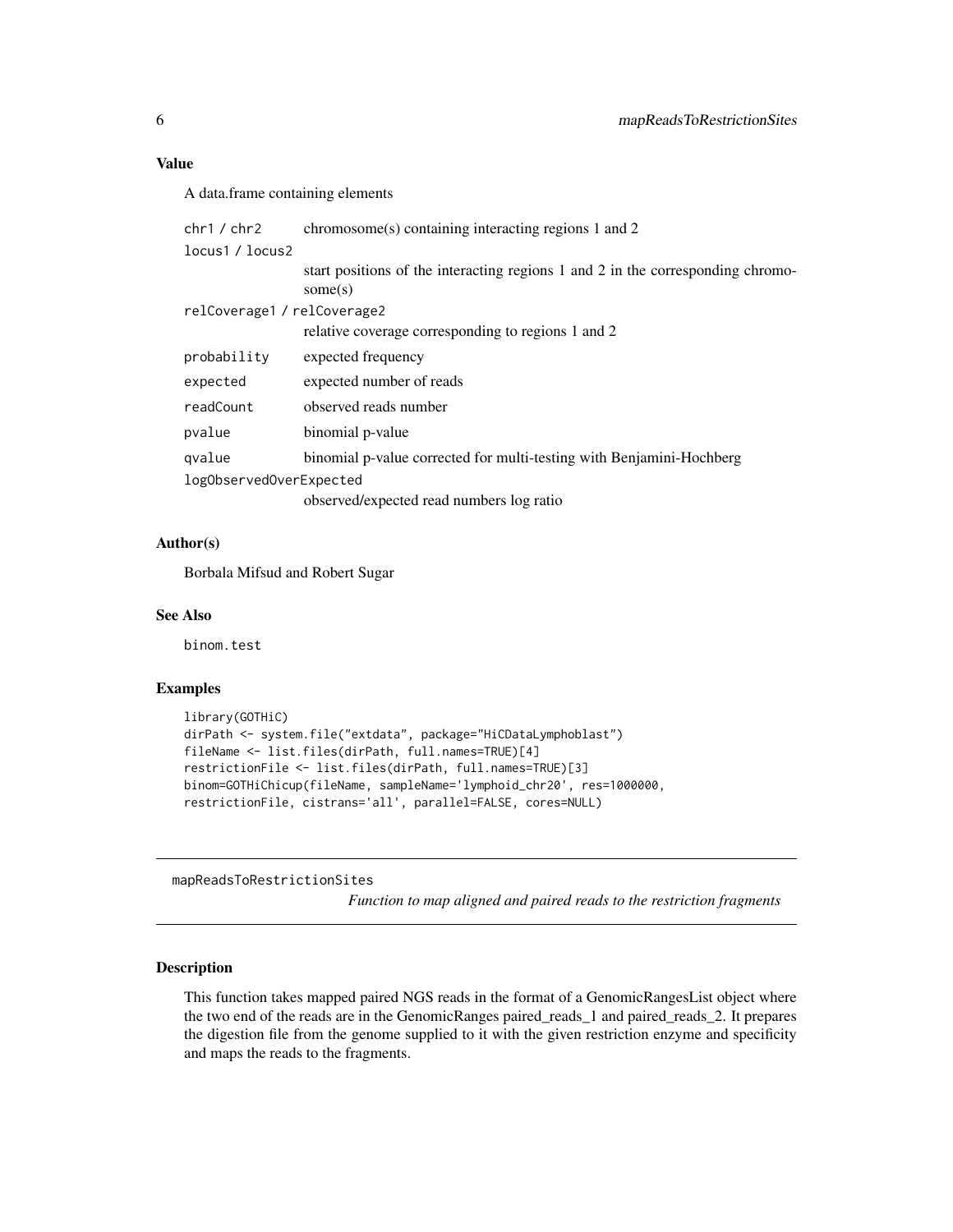#### Usage

```
mapReadsToRestrictionSites(pairedReadsFile, sampleName,
BSgenomeName, genome, restrictionSite, enzyme, parallel=F, cores=1)
```
#### Arguments

| pairedReadsFile |                                                                                                                                                                                                                                                                                                             |  |  |  |  |  |
|-----------------|-------------------------------------------------------------------------------------------------------------------------------------------------------------------------------------------------------------------------------------------------------------------------------------------------------------|--|--|--|--|--|
|                 | R object of GenomicRangesList containing paired_reads_1 and paired_reads_2<br>GenomicRanges with the paired mapped reads from a Hi-C experiment.                                                                                                                                                            |  |  |  |  |  |
| sampleName      | A character string that will be used to name the exported R object file with the<br>mapped reads containing a GenomicRangesList with slots locus1 and locus2. It<br>will be saved in the current directory.                                                                                                 |  |  |  |  |  |
| BSgenomeName    | A character string of the BSgenome package required to make the restriction<br>fragment file containing information for both the organism the experiment was<br>made in, and the genome version the reads were mapped to. The default is the<br>current human genome build 'BSgenome. Hsapiens. UCSC.hg19'. |  |  |  |  |  |
| genome          | The BSgenome package required to make the restriction fragment file containing<br>information for both the organism the experiment was made in, and the genome<br>version the reads were mapped to. The default is the current human genome<br>build BSgenome.Hsapiens.UCSC.hg19.                           |  |  |  |  |  |
| restrictionSite |                                                                                                                                                                                                                                                                                                             |  |  |  |  |  |
|                 | A character string that specifies the enzymes recognition site, $\land$ indicating where<br>the enzyme actually cuts. The default is the HindIII restriction site: 'A^AGCTT'.                                                                                                                               |  |  |  |  |  |
| enzyme          | A character string containing the name of the enzyme used during the Hi-C<br>experiment (i.e. "HindIII", "NcoI"). The default is "HindIII".                                                                                                                                                                 |  |  |  |  |  |
| parallel        | Logical argument. If TRUE the mapping will be performed faster using multiple<br>cores. The default is FALSE.                                                                                                                                                                                               |  |  |  |  |  |
| cores           | An integer specifying the number of cores used in the parallel processing if<br>parellel=TRUE. The default is 1.                                                                                                                                                                                            |  |  |  |  |  |

#### Value

A GenomicRangesList

| locus1 | GenomicRanges with the coordinates of the start of the fragment where one end<br>of the read mapped       |
|--------|-----------------------------------------------------------------------------------------------------------|
| locus2 | GenomicRanges with the coordinates of the start of the fragment where the other<br>end of the read mapped |

#### Author(s)

Borbala Mifsud and Robert Sugar

#### See Also

pairReads, GOTHiC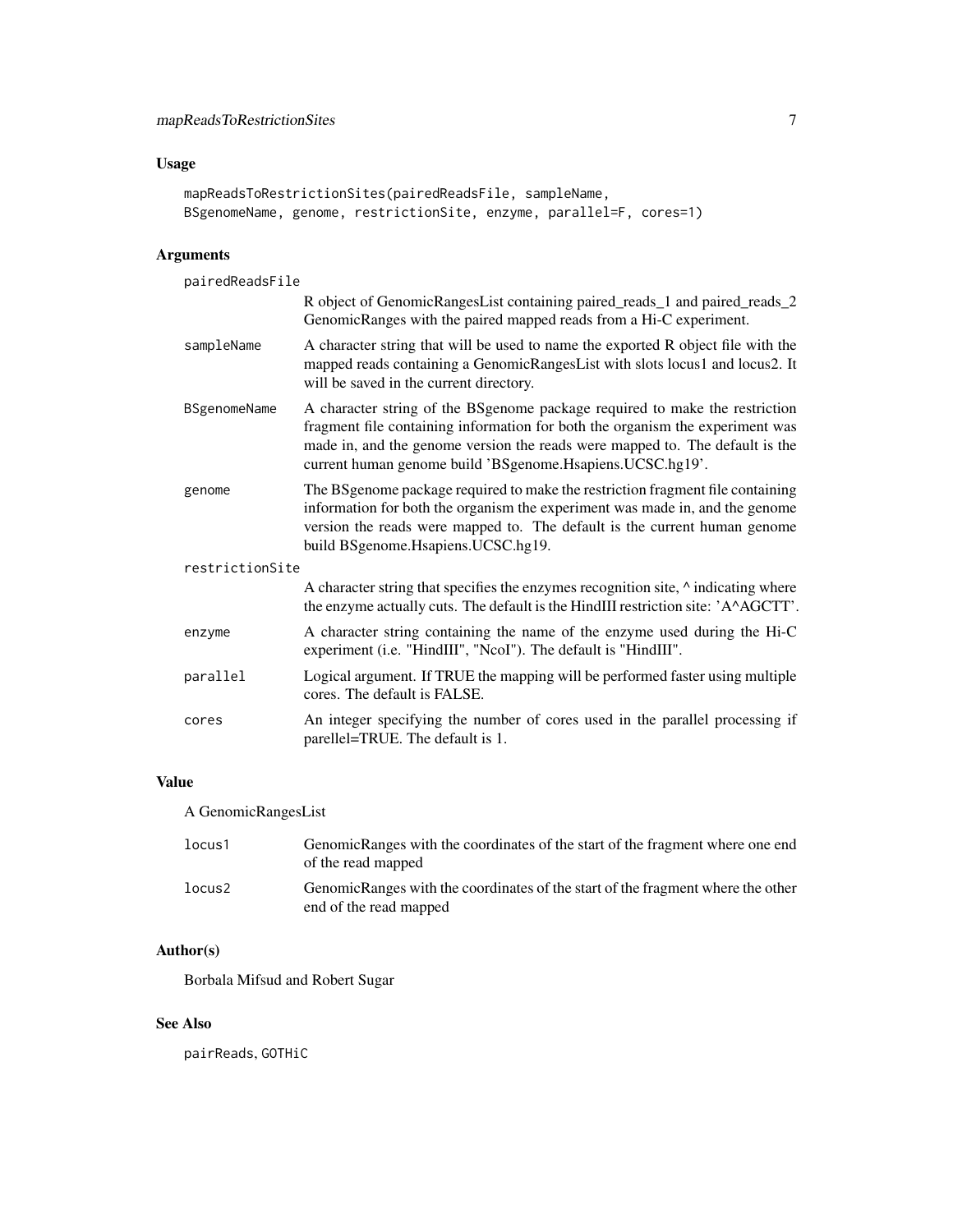#### Examples

```
library(GOTHiC)
data(lymphoid_chr20_paired_filtered)
mapped=mapReadsToRestrictionSites(filtered, sampleName='lymphoid_chr20',
BSgenomeName='BSgenome.Hsapiens.UCSC.hg18', genome=BSgenome.Hsapiens.UCSC.hg18,
restrictionSite='A^AGCTT', enzyme='HindIII', parallel=FALSE, cores=1)
```
pairReads *Function pairs aligned paired NGS reads*

#### Description

This function takes bowtie output files, pairs the reads, only keeps those where both ends mapped, filters for perfect duplicates to avoid PCR bias, and saves and returns a GenomicRangesList object that contains the paired\_reads\_1 and paired\_reads\_2 GenomicRanges with the paired reads

#### Usage

```
pairReads(fileName1, fileName2, sampleName, DUPLICATETHRESHOLD = 1,
fileType='BAM')
```
#### Arguments

| fileName1          | File containing the mapped reads of the first fragment ends (BAM or Bowtie<br>format)                                                                                                          |  |  |  |  |  |
|--------------------|------------------------------------------------------------------------------------------------------------------------------------------------------------------------------------------------|--|--|--|--|--|
| fileName2          | File containing the mapped reads of the second fragment ends (BAM or Bowtie<br>format)                                                                                                         |  |  |  |  |  |
| sampleName         | A character string that will be used to name the exported BedGraph file contain-<br>ing the coverage, and the R object file with paired reads. They will be saved in<br>the current directory. |  |  |  |  |  |
| DUPLICATETHRESHOLD |                                                                                                                                                                                                |  |  |  |  |  |
|                    | An integer specifying the maximum amount of duplicated paired-end reads al-<br>lowed, over that value it is expected to be PCR bias. The default is 1.                                         |  |  |  |  |  |
| fileType           | A character string specifying the format of the aligned reads. The default is<br>'BAM'. Other accepted format is 'Bowtie'.                                                                     |  |  |  |  |  |

#### Value

A GenomicRangesList called filtered

| paired_reads_1 GenomicRanges with the coordinates of where one end of the read mapped       |
|---------------------------------------------------------------------------------------------|
| paired_reads_2 GenomicRanges with the coordinates of where the other end of the read mapped |

#### Author(s)

Borbala Mifsud and Robert Sugar

<span id="page-7-0"></span>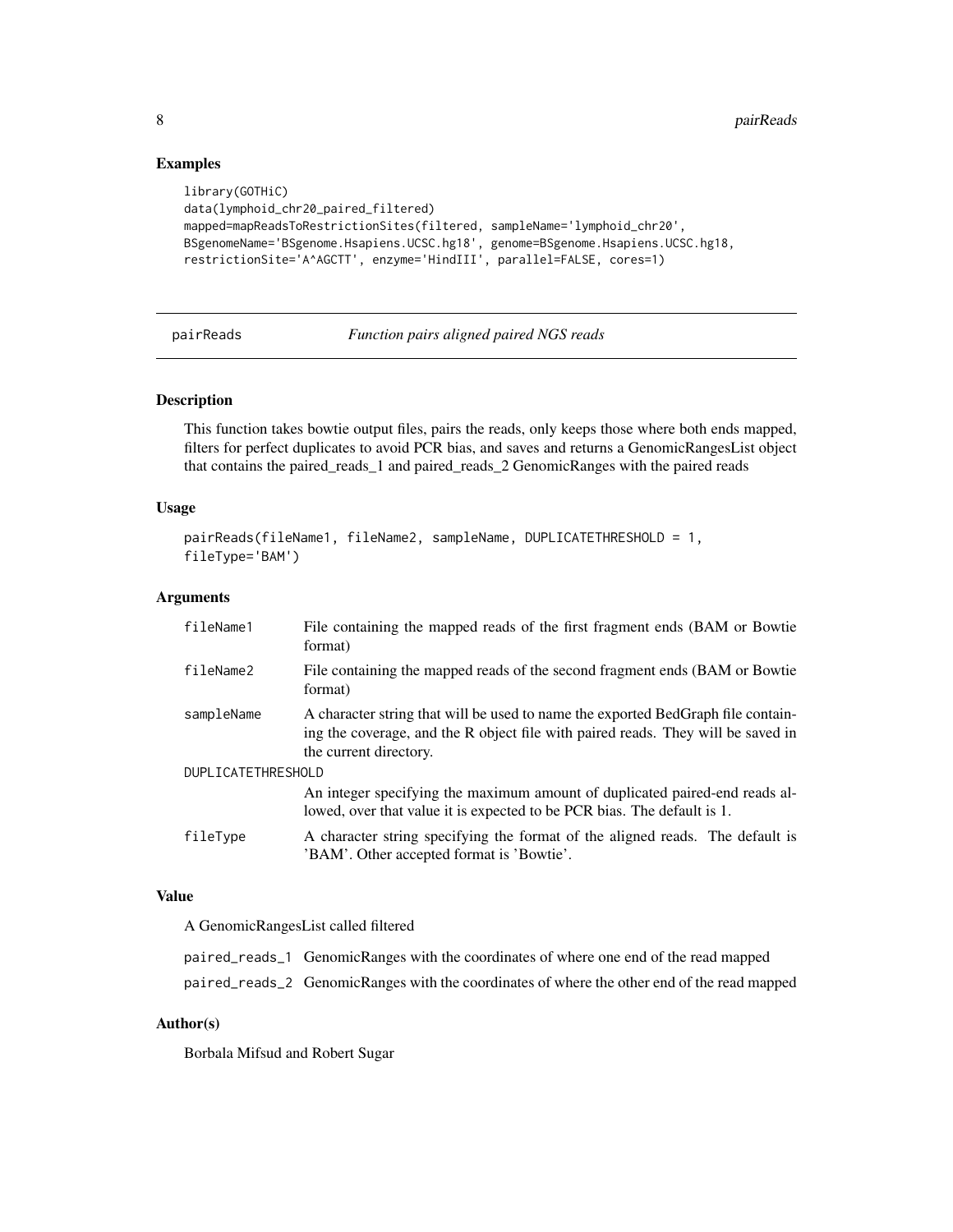#### pairReads 9

#### See Also

mapReadsToRestrictionSites, GOTHiC

#### Examples

```
library(GOTHiC)
dirPath <- system.file("extdata", package="HiCDataLymphoblast")
fileName1 <- list.files(dirPath, full.names=TRUE)[1]
fileName2 <- list.files(dirPath, full.names=TRUE)[2]
paired <- pairReads(fileName1, fileName2, sampleName='lymphoid_chr20',
DUPLICATETHRESHOLD = 1, fileType='Table')
```